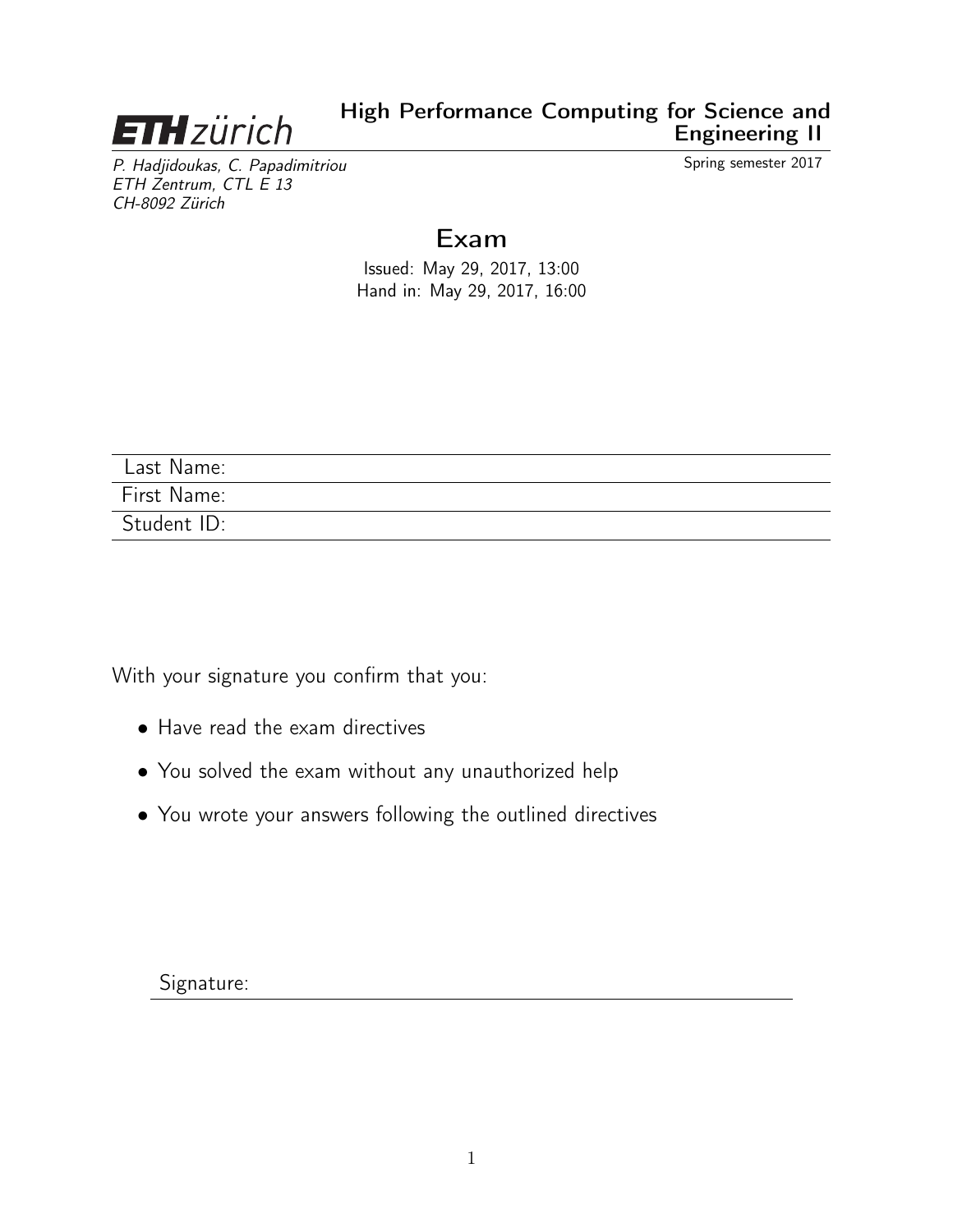# Grading table

| Question    | Maximum score | Score | TA <sub>1</sub> | TA <sub>2</sub> |
|-------------|---------------|-------|-----------------|-----------------|
| Question 1  | 40            |       |                 |                 |
| Question 2  | 5             |       |                 |                 |
| Question 3  | 20            |       |                 |                 |
| Question 4  | 25            |       |                 |                 |
| Question 5  | 15            |       |                 |                 |
| Question 6  | 10            |       |                 |                 |
| Question 7  | 10            |       |                 |                 |
| Question 8  | 10            |       |                 |                 |
| Question 9  | 15            |       |                 |                 |
| Question 10 | 10            |       |                 |                 |
| Question 11 | 20            |       |                 |                 |
| Question 12 | 25            |       |                 |                 |
| Total:      | 205           |       |                 |                 |

A perfect score (6) is 180 points. (out of 205 available).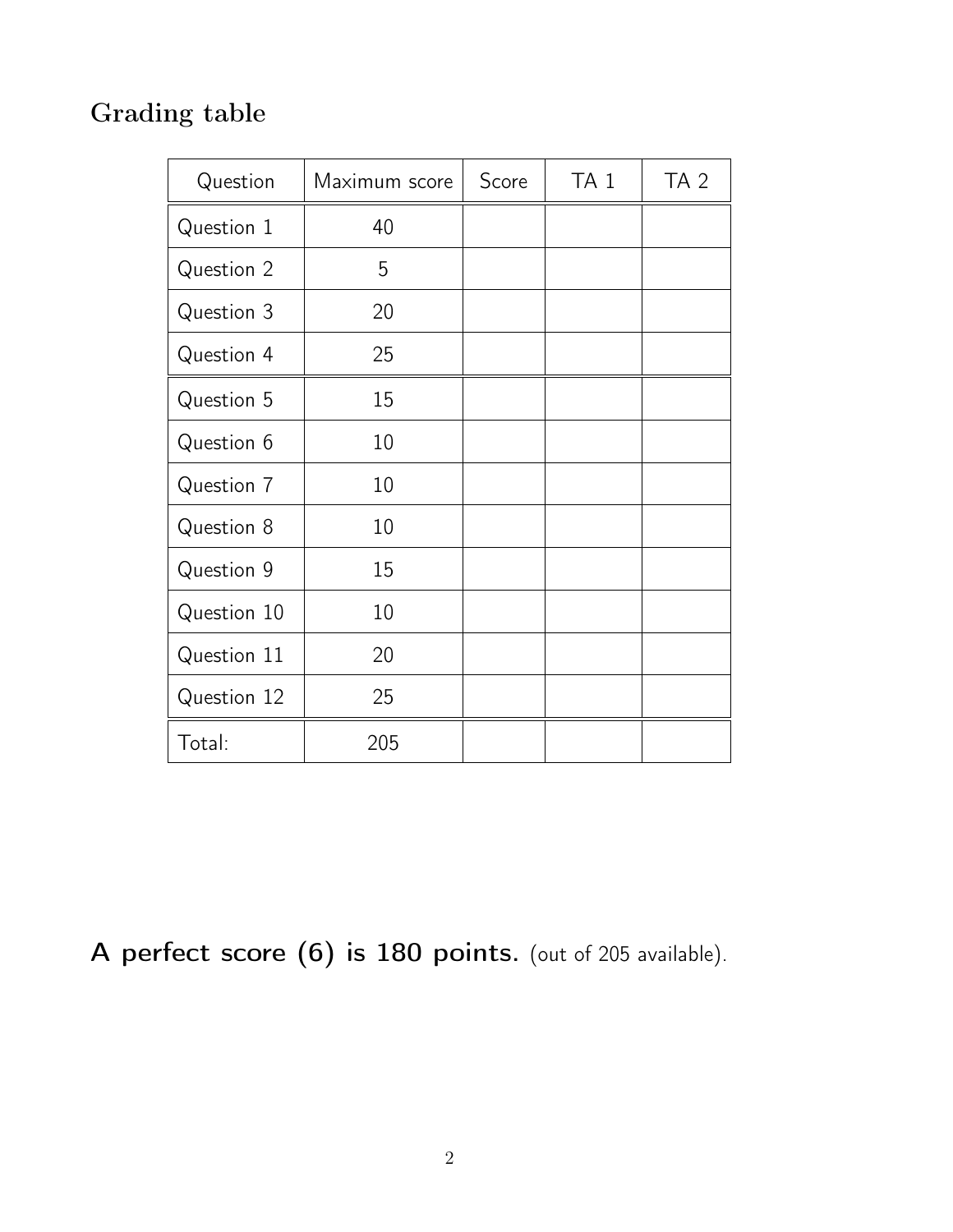#### Question 1: Posterior Distribution Derivation (40 points)

Let  $\mathbf{y} = (y_1, \dots, y_N)$  with  $y_i \in \mathbb{R}$ , be N independent observations obtained at positions  $x_i \in \mathbb{R}$ . Assume that we want to model each observation with a linear function,  $f(x; \vartheta) = \vartheta x$  for  $\vartheta \in \mathbb{R}$ . Moreover, assume that the observations are linked with the model through the following relation,

<span id="page-2-0"></span>
$$
y = f(x; \vartheta) + \zeta, \tag{1}
$$

where  $\zeta$  is a normal random variable with zero mean and variance  $\sigma^2.$ 

We want to update our knowledge on the parameters  $\vartheta$  after obtaining the N observations using Bayes theorem with an improper prior $^1$  $^1$ , i.e.  $p(\vartheta) \propto 1$ .

- a) Identify the posterior distribution of  $\vartheta$  conditioned on the set of observations  $y = y_1$ , i.e., in the presence of only one observation.
- b) Let  $\mathbf{A}\in\mathbb{R}^{N\times M}$ ,  $\mathbf{y}\in\mathbb{R}^{N}$ ,  $\boldsymbol{\vartheta}\in\mathbb{R}^{M}$ , and  $\hat{\boldsymbol{\vartheta}}:=(\mathbf{A}^{\top}\mathbf{A})^{-1}\mathbf{A}^{\top}\mathbf{y}$ . Verify that the following holds:

$$
(\mathbf{y} - \mathbf{A}\boldsymbol{\vartheta})^{\top}(\mathbf{y} - \mathbf{A}\boldsymbol{\vartheta}) = (\boldsymbol{\vartheta} - \hat{\boldsymbol{\vartheta}})^{\top} \mathbf{A}^{\top} \mathbf{A} (\boldsymbol{\vartheta} - \hat{\boldsymbol{\vartheta}}) + \text{const.},
$$
 (2)

where terms in const. do not depend on  $\hat{\theta}$  or  $\hat{\theta}$ .

c) Use the result of the previous question to show that the posterior distribution of  $\vartheta \in \mathbb{R}$  given the linear model in [\(1\)](#page-2-0) in the presence of N observations is given by,

$$
p(\vartheta \mid \mathbf{y}) = \mathcal{N}(\vartheta \mid \hat{\vartheta}, \sigma^2(\mathbf{x}^\top \mathbf{x})^{-1}), \qquad (3)
$$

for  $\mathbf{x}=(x_1,\ldots,x_N)^\top$ .

d) Show that in the limit  $N \to \infty$  the posterior distribution converges to a Dirac distribution supported on  $\hat{\vartheta}$ .

<sup>&</sup>lt;sup>1</sup>Improper is a prior distribution that does not integrate to one. Here is the uniform distribution over all real numbers.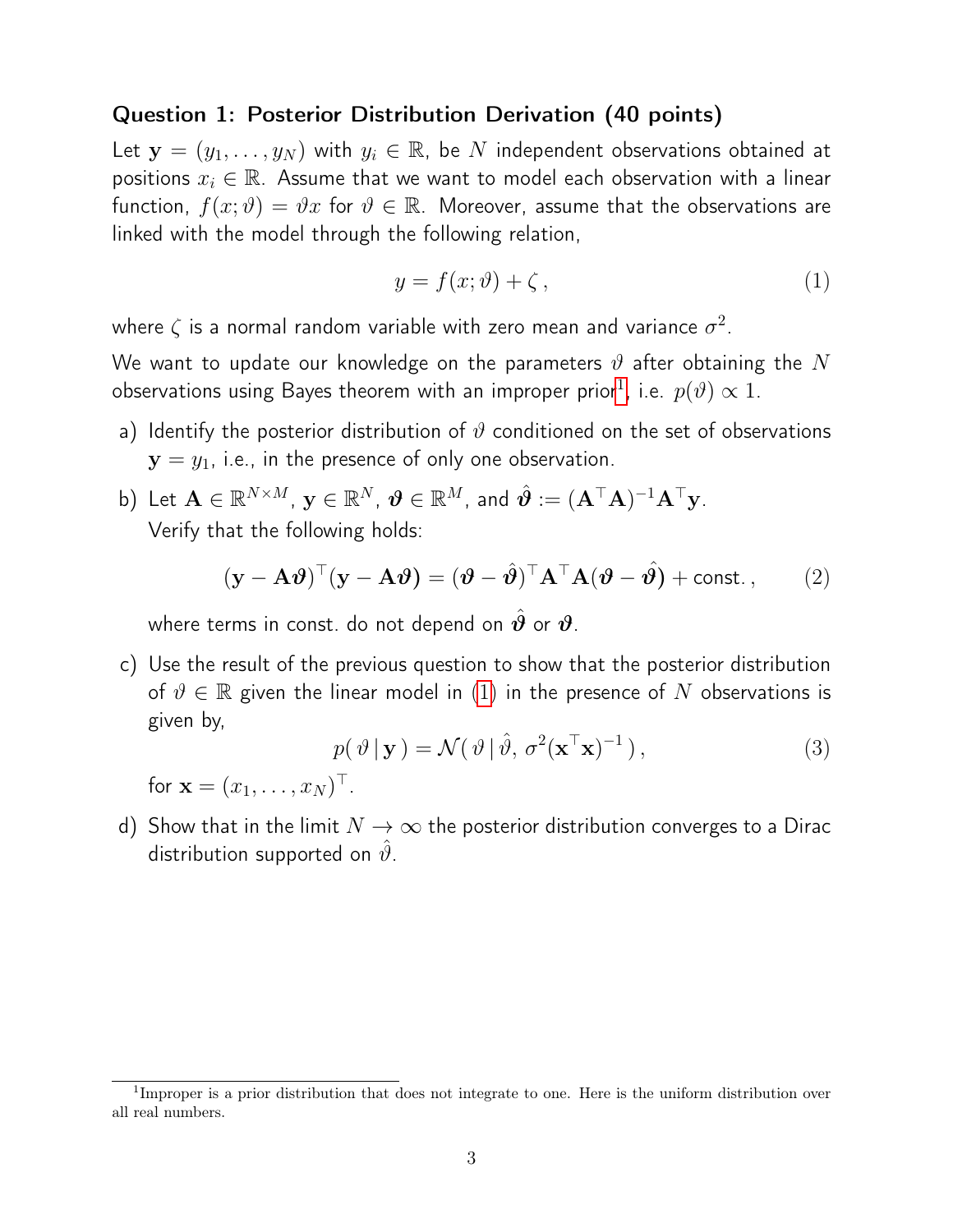#### Question 2: Metropolis-Hastings (5 points)

We want to sample a distribution with a probability density function  $p(x)$ ,  $x \in \mathbb{R}$ using the Metropolis-Hastings algorithm. The distribution is shown in Fig. [1.](#page-3-0) Assuming that we start at  $x_0 = 4$ , give a description of points  $x_1$  which should be necessarily accepted at the next step if the algorithm proposes them. Explain your answer.



<span id="page-3-0"></span>Figure 1: Probability density function  $p(x)$ .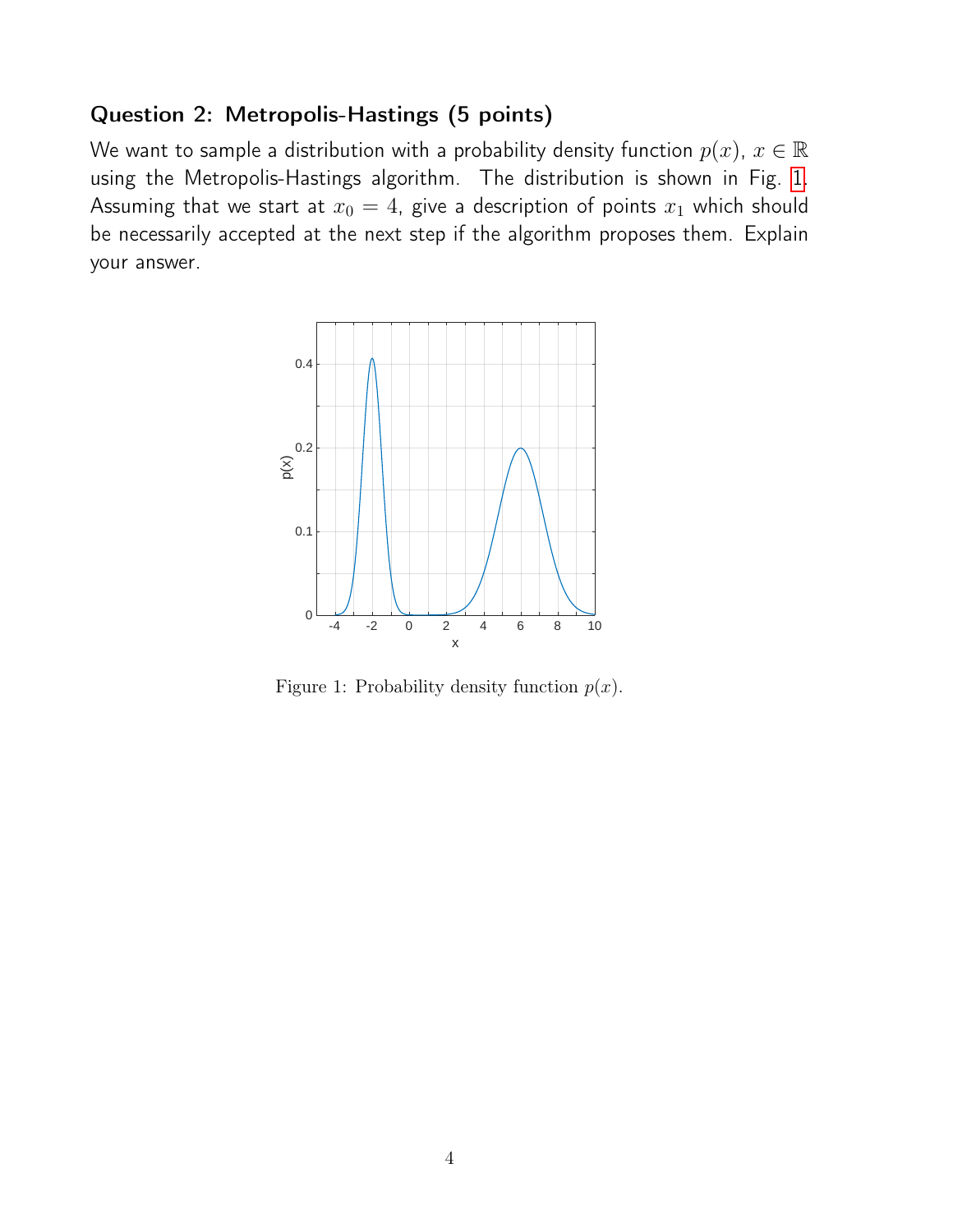#### Question 3: Non-linear model (20 points)

Consider the mathematical model of a physical process represented by the equation,

$$
y = \vartheta^2 + \zeta,\tag{4}
$$

where  $\vartheta \in \mathbb{R}$  is the uncertain parameter of the model,  $y \in \mathbb{R}$  is the output quantity of interest, and  $\zeta$  represents the model error which is quantified by a Gaussian distribution  $\zeta \sim \mathcal{N}(0, \sigma_e^2)$ , where  $\sigma_e^2$  $\frac{2}{e}$  is known. The prior uncertainty in  $\vartheta$  is quantified by a Gaussian distribution with mean  $\mu_\pi$  and standard deviation  $\sigma_{\pi}$ . Given N independent measurements  $y_1, \ldots, y_N$ , show, using Bayesian central limit theorem, that the posterior uncertainty in  $\vartheta$  is given by,

$$
\hat{\sigma} = \sqrt{\frac{\hat{\vartheta} \sigma_{\pi}^2 \sigma_e^2}{\mu_{\pi} \sigma_e^2 + 4N \hat{\vartheta}^3 \sigma_{\pi}^2}},
$$

where  $\hat{\vartheta}$  is the most probable value of the posterior distribution.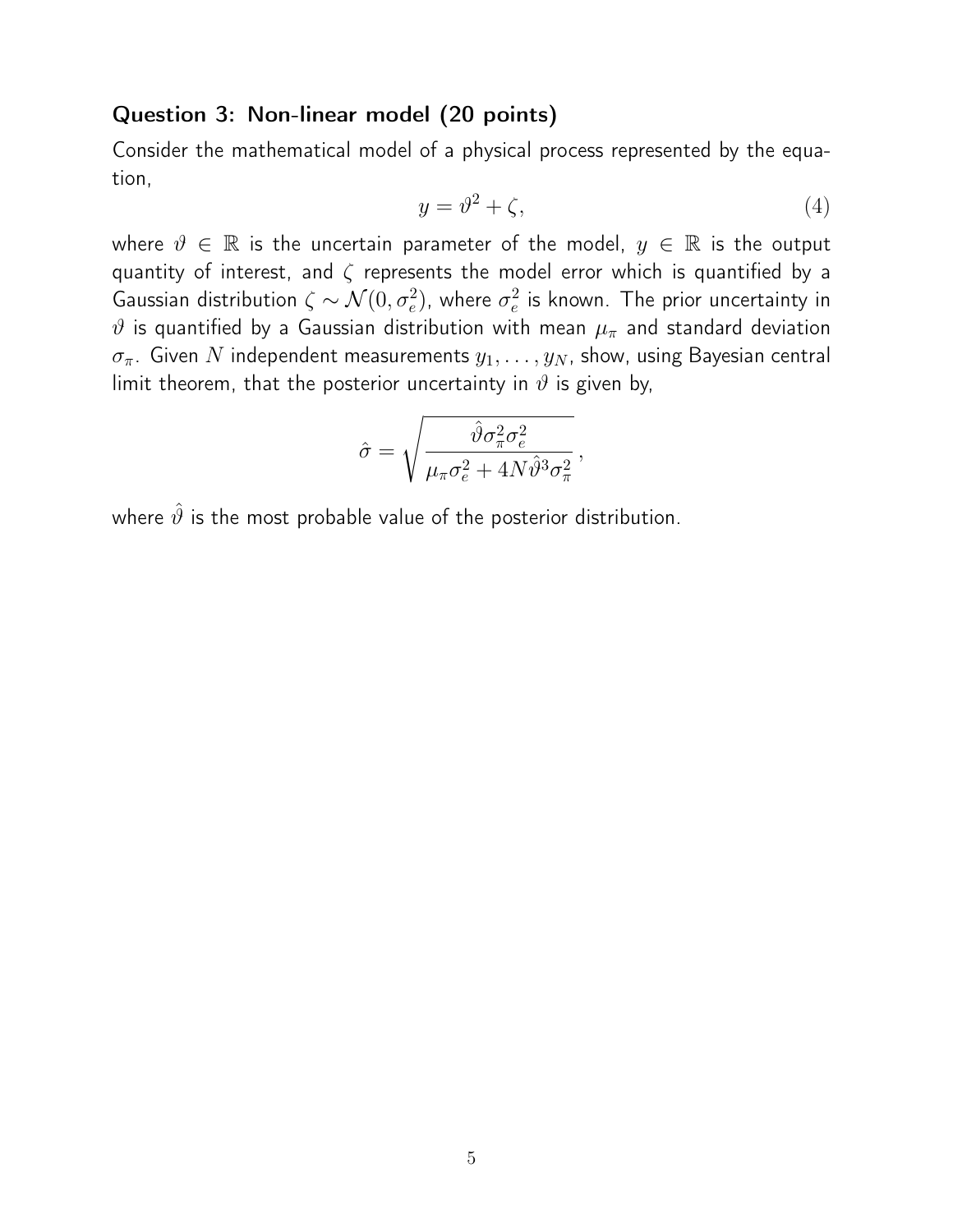#### Question 4: Optimal Experimental Design (25 points)

Consider a linear model  $f(\bm{\vartheta})~=~\bm{\Phi}\bm{\vartheta},$  where  $\bm{\Phi}~\in~\mathbb{R}^{N\times M},~\bm{\vartheta}~\in~\mathbb{R}^M,~N$  are the number of states that the model can predict,  $M$  is the number of model parameters,  $f_i(\bm{\vartheta})\,=\,\bm{\Phi}_i\cdot\bm{\vartheta}$  is the prediction of the model at the state  $i$ , and  $\mathbf{\Phi}_i \in \mathbb{R}^{1 \times M}$  is the  $i$ -th row of  $\mathbf{\Phi}$ . Let the prediction error  $e_i \in \mathbb{R}$  between the data  $y_i \in \mathbb{R}$  collected at state i and the model prediction  $f_i$  at state i satisfy the prediction error equation

$$
y_i = \mathbf{\Phi}_i \cdot \mathbf{\vartheta} + e_i \,. \tag{5}
$$

Consider the case of  $M = 1$ . It is assumed that the prediction error follows a normal distribution  $e_i \sim \mathcal{N}(0, a_i^2 \sigma^2)$  with mean zero and variance  $a_i^2 \sigma^2$ , where (i)  $a_i = 1$  for the case of measurement error and negligible model error, and (ii)  $a_i = \phi_i$  for the case of model error and negligible measurement error. Implicitly it is assumed in case (i) that the sensor error is constant, independent on the value of the state. In case (ii), it is assumed that this error is a fraction of the value of the measured quantity. Assume a Gaussian prior for the model parameter  $\vartheta$  with mean  $\mu_{\pi}$  and standard deviation  $\sigma_{\pi}$ .

a) Show that mutual information for the case of a single sensor, measuring at state  $i$ , is

$$
I(\vartheta; y|d_i) = \frac{1}{2} \log |\phi_i^2 a_i^{-2} \sigma^{-2} + \sigma_{\pi}^{-2}| + c,\tag{6}
$$

where  $d_i$  denotes the location of the sensor at state i.

- b) Find the optimal location of a single sensor (the best state to measure given that one sensor is available). Consider two cases: (i)  $a_i=1$ , and (ii)  $a_i=\phi_i.$ Give a physical justification of your findings in each case.
- c) Show that mutual information for the case of two sensors, measuring at states  $i$  and  $j$ , is

$$
I(\vartheta; y|d_i, d_j) = \frac{1}{2} \log |\phi_i^2 a_i^{-2} \sigma^{-2} + \phi_j^2 a_j^{-2} \sigma^{-2} + \sigma_{\pi}^{-2}| + c, \qquad (7)
$$

where  $d_i$  and  $d_j$  denotes the locations of the two sensors at states i and j.

d) Find the optimal locations of two sensors (the best states to measure given that two sensors are available) for the case (i)  $a_i = 1$ .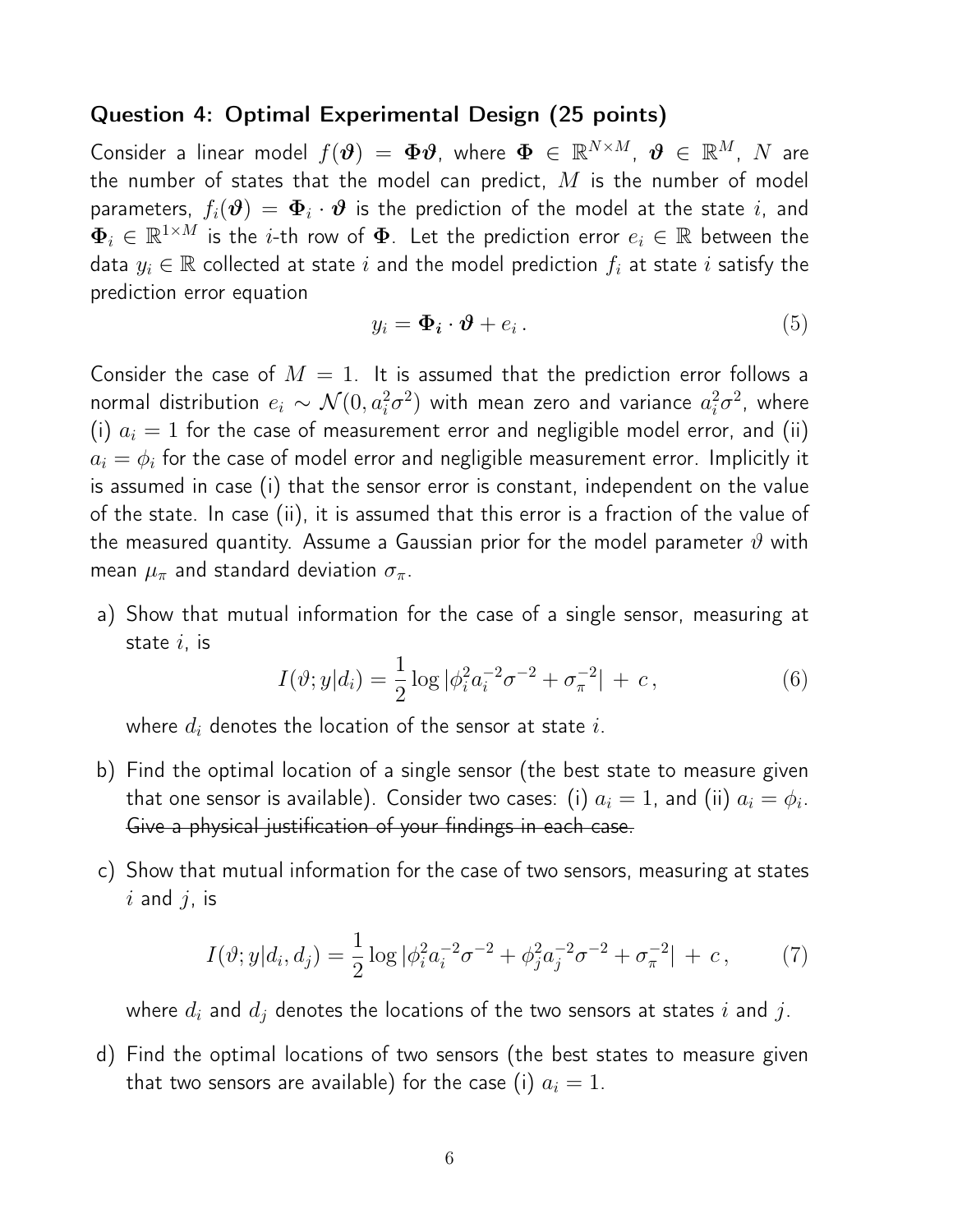Hint: Based on the theory, the mutual information for linear models of the form  $f(\vartheta)\,=\,A\boldsymbol{\vartheta},$  where  $A\,\in\,\mathbb{R}^{N\times M}$  and  $\boldsymbol{\vartheta}\,\in\,\mathbb{R}^M$  with Gaussian prior is given by

$$
I(\vartheta; y|d) = \frac{1}{2} \log |A^{\top} \Sigma_e^{-1} A + \Sigma_{\pi}^{-1}| + c, \qquad (8)
$$

where  $\Sigma_e$  is the covariance of the prediction error,  $\Sigma_{\pi}$  the covariance matrix of the prior, and  $c$  is a constant.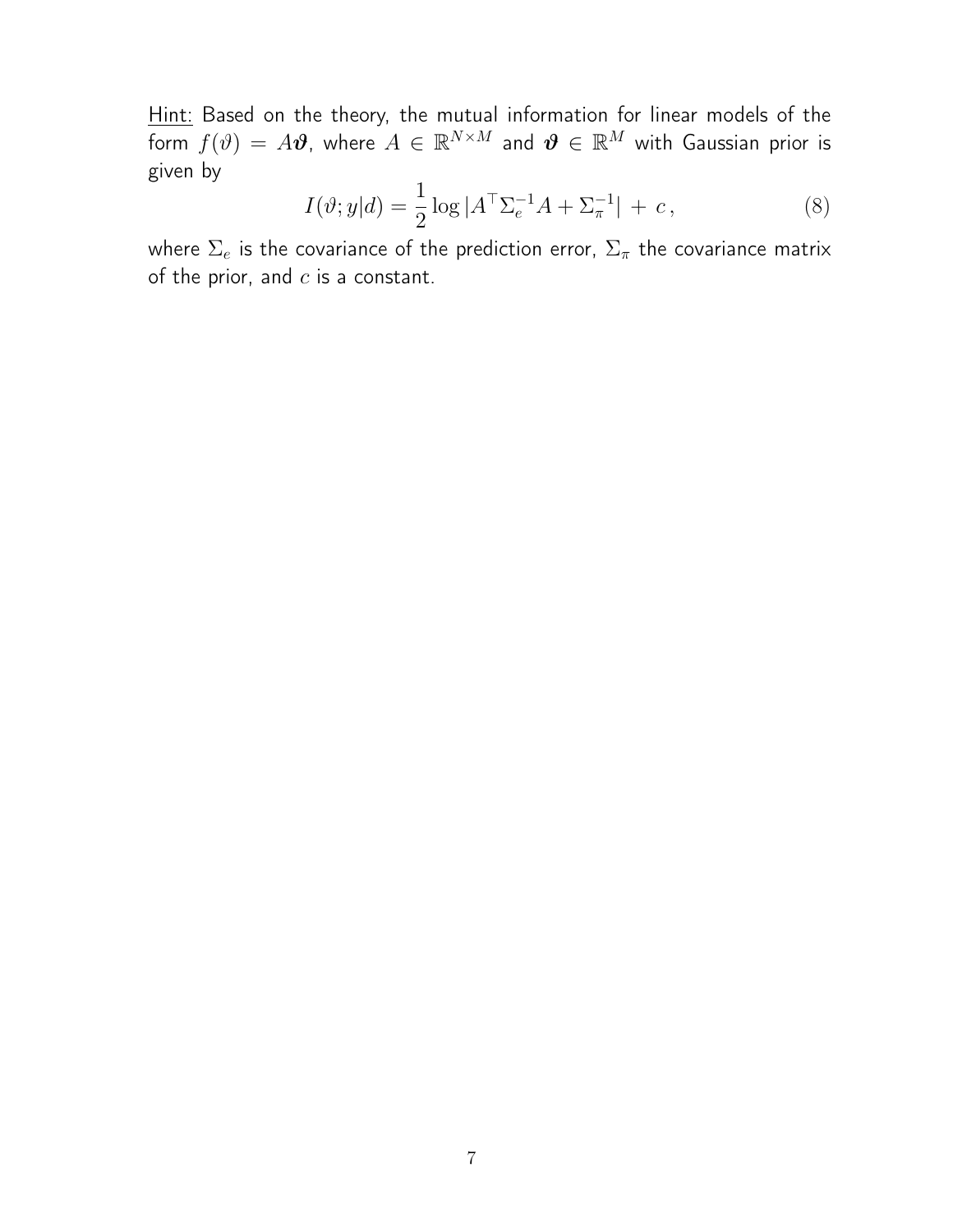# Question 5: Parallel Speedup (15 points)

Assume you implemented a serial Monte Carlo application that computes  $N$  samples, and you want to parallelize it with MPI in the following way:

- One MPI process reads the data and distributes to the other MPI processes.
- Each of the  $n_p$  MPI processes starts an independent Markov-Chain, performs some initialization (burn-in), and then computes  $N/n_p$  samples.
- At the end the results are collected at the root process.
- All the communication is performed using MPI\_Bcast and MPI\_Reduce only.

The profile of the serial application gives the following results:

- Reading the data from the input files takes  $T_{\text{setup}}$ .
- The burn-in phase takes  $T_{\text{burn-in}}$ .
- Each sample takes  $T_{\text{sample}}$ .
- a) Estimate the time needed to run the serial application.
- b) How do MPI collectives MPI\_Bcast and MPI\_Reduce scale with the number of MPI processes  $n_p$ ?
- c) Estimate the time needed to run the parallel application. Assume that any point to point communication takes  $T_{\text{comm}}$  time. Identify which is the serial part, the parallel part and the communication part.
- d) Estimate the weak scaling of the application. Sketch the curve and determine the asymptotic weak scaling.
- e) Estimate the strong scaling of the application. Note that for  $n_p > N$ ,  $n_p - N$  processes will be idle. Sketch the curve and determine the asymptotic scaling.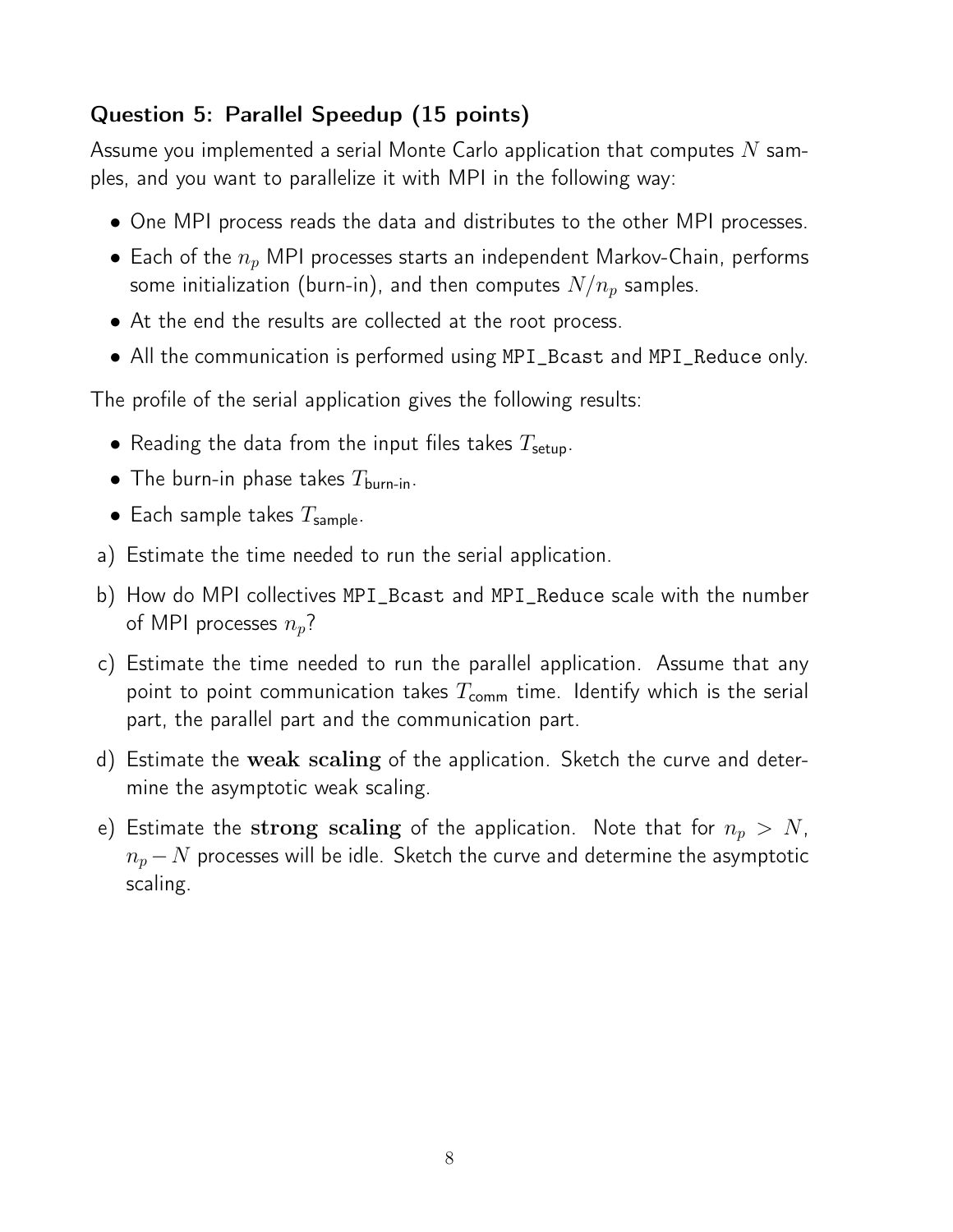## Question 6: OpenMP Tasks (10 points)

The following serial code checks if the numbers contained in the input vector are prime numbers. The input vector numbers has been filled with uniformly distributed random numbers between lower\_limit and upper\_limit.

```
1 template <class integer_type>
2 bool is_prime(integer_type i)
3 {
4 if (i==1) return false;
5 if (i==2) return true;
6 if (i%2 == 0) return false;
7
8 integer_type limit = static_cast<integer_type>(std::sqrt(i));
9 for(integer_type j=3; j<limit; j+=2)
10 if (i%j == 0) return false;
11
12 return true;
13 }
14
15 template <class integer_type>
16 std::vector<int> is_prime_serial(std::vector<integer_type>& numbers)
17 {
18 size_t n = numbers.size();
19 std::vector<int> res(n, true);
20
21 for(size_t i = 0; i < n; ++i)
res[i] = is prime(val[i]);2324 return res;
25 }
26
27 template <class integer_type>
28 std::vector<int> is_prime_parallel(std::vector<integer_type>& numbers)
29 {
30 // −−− TODO −−
31 }
```
- a) Implement the function is\_prime\_parallel. This function should behave as is\_prime\_serial and be parallelized with OpenMP tasks.
- b) Explain why parallelizing this code with static OpenMP loop scheduling is not a good choice.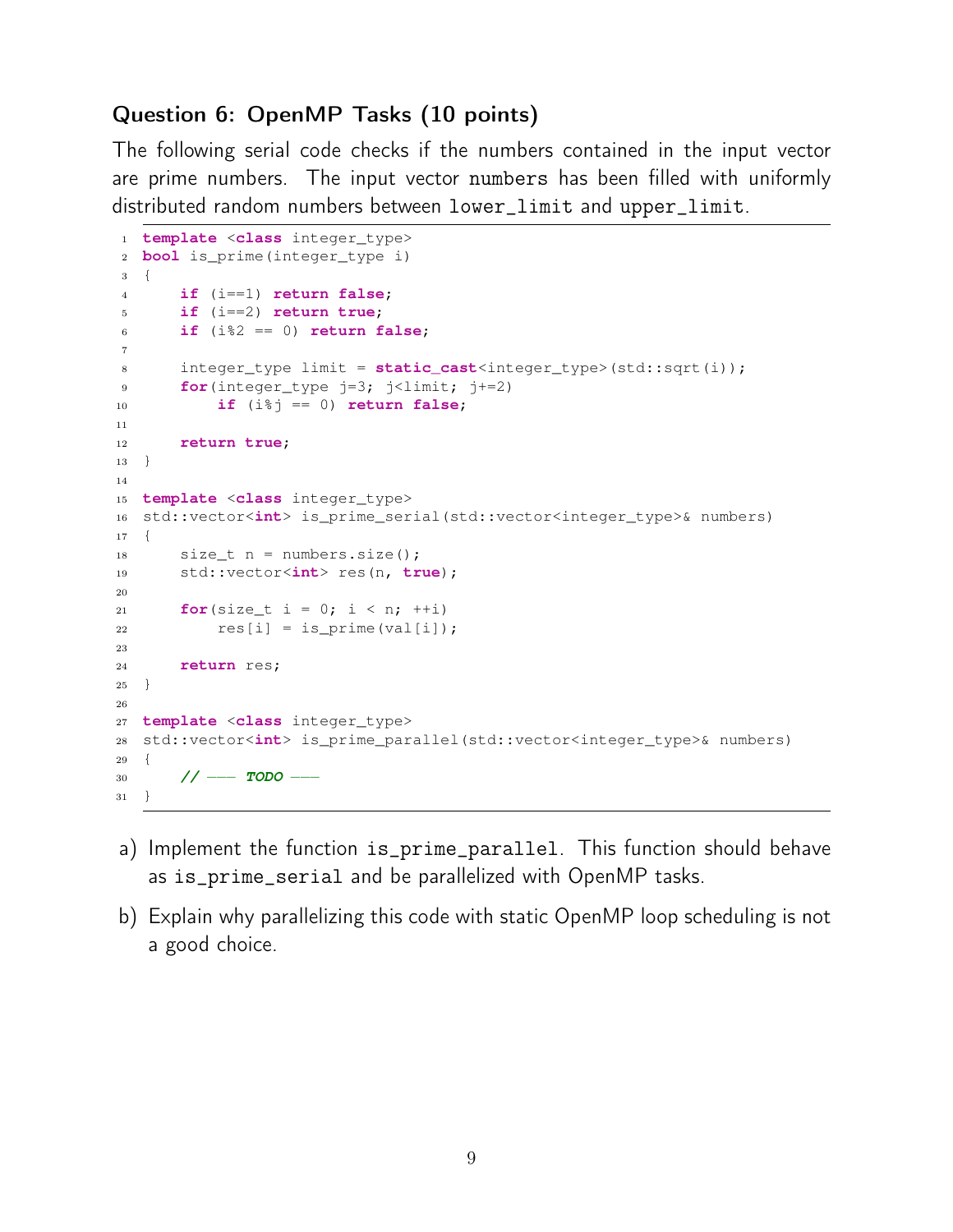## Question 7: OpenMP Taskloop (10 points)

The following code snippet includes two nested loops that cannot be collapsed and have been parallelized with OpenMP.

```
1 // A: matrix of size NxN
\overline{2}3 // nested parallelism is enabled
4 #pragma omp parallel for
5 for (int i = 0; i < N; i++)
6 {
7 // code here
8
9 // TODO: use OpenMP tasks for this loop
10 int chunksize = 10;
11 #pragma omp parallel for schedule(dynamic,chunksize)
12 for (int j = 0; j < N; j++)13 {
14 A[i][j] = func(i, j);15 }
16
17 // code here
18 }
```
- a) Provide an equivalent parallel implementation of the above code using OpenMP tasks for the innermost loop.
- b) Discuss which parallelization approach (original or task-based one) is more efficient and explain why.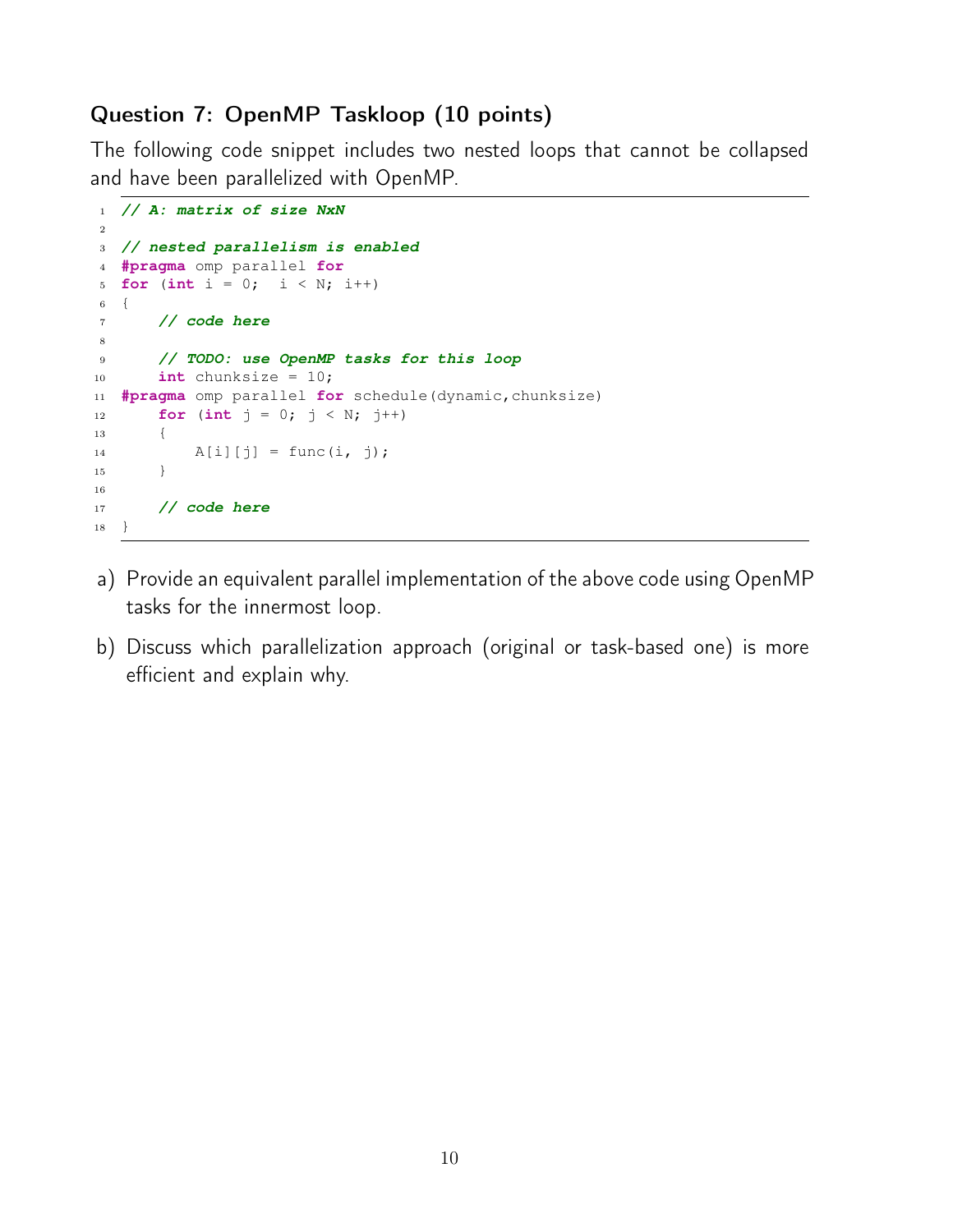## Question 8: MPI Datatypes (10 points)

In the following MPI code, we want to send some elements of a square matrix from rank 0 to rank 1.

```
1 if (rank == 0)2 {
3 double A[N][N];
4 // initialization of A
5
6 // TODO: send the anti−diagonal elements of matrix A to rank 1
7 }
8 if (rank == 1)
9 {
10 double buffer[N];
11
12 // TODO: receive elements from rank 0
13
14 // buffer can be used here
15 }
```
- a) Build and use an appropriate MPI datatype to send the anti-diagonal elements of matrix A.
- b) What modifications to your solution code are required in order to send the diagonal elements of matrix A?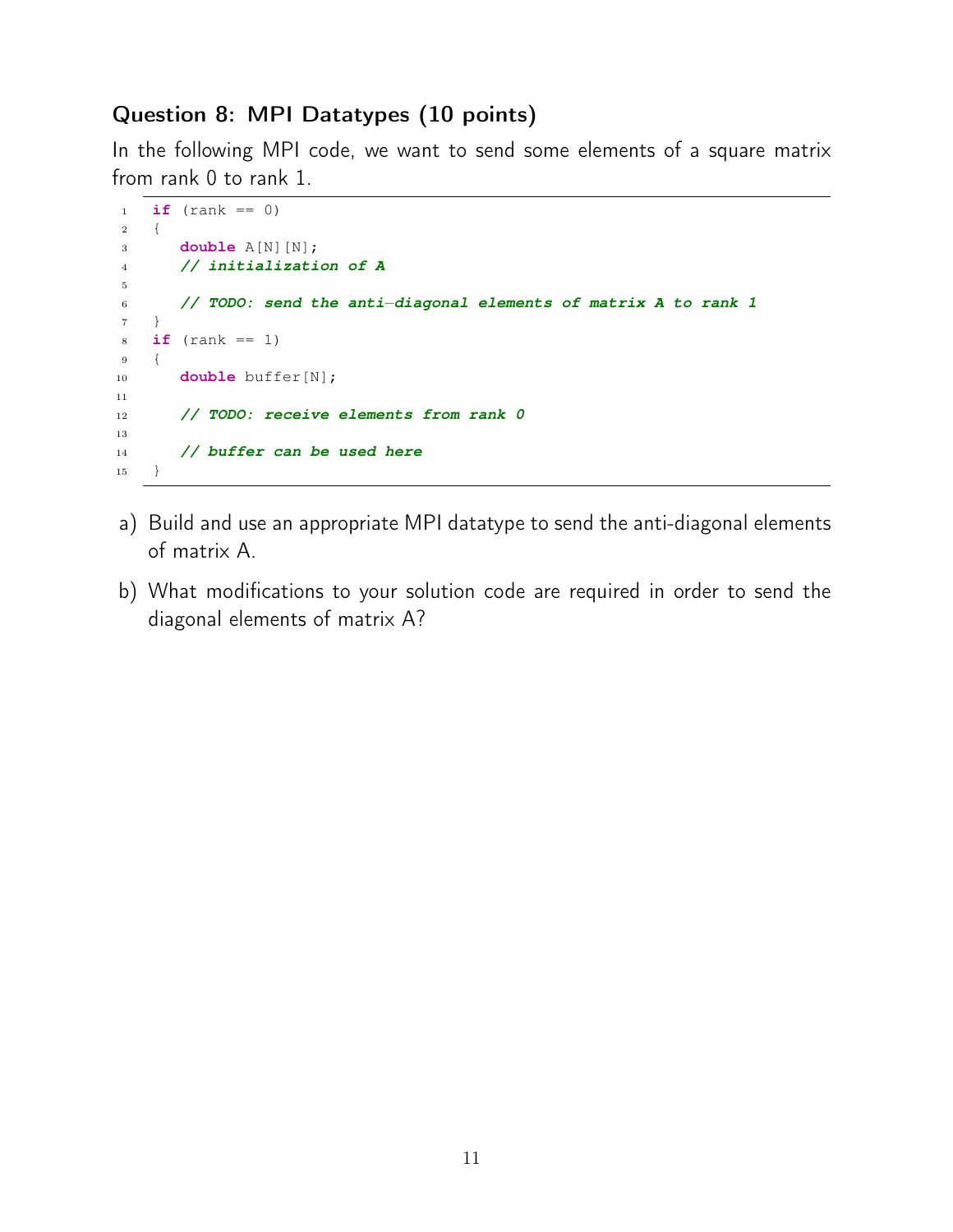## Question 9: MPI Groups and Communicators (15 points)

Consider the function void diffusion\_mpi(MPI\_Comm comm, int N, int id), which solves the diffusion equation in two dimensions on a NxN grid using MPI. The communicator comm might be other than MPI\_COMM\_WORLD. The last argument enables users to perform multiple calls to diffusion\_mpi(), as in the following example:

```
1 // MPI initialization
2
3 // TODO: perform the four calls in parallel, using np=P^2 ranks in total
4 diffusion_mpi(MPI_COMM_WORLD, 1024, 0);
5 diffusion_mpi(MPI_COMM_WORLD, 1024, 1);
6 diffusion_mpi(MPI_COMM_WORLD, 1024, 2);
<sup>7</sup> diffusion mpi(MPI COMM WORLD, 1024, 3);
8
9 // MPI shutdown
```
Use MPI groups and communicators to perform the 4 calls to diffusion mpi() at once and within a single MPI application. Assume that the application uses  $n_p=P^2$  processes and each call must be performed by a subgroup of processes. There are 4 subgroups of equal size and each subgroup corresponds to a square sub-grid of MPI processes. An example for  $n_p = 16$  is depicted in the following figure:

| $\pmb{\mathsf{o}}$ | 1  | $\mathbf{2}$ | 3  |
|--------------------|----|--------------|----|
| 4                  | 5  | $\bf 6$      | 7  |
| 8                  | 9  | ${\bf 10}$   | 11 |
| $12 \overline{ }$  | 13 | 14           | 15 |

Extend the above MPI code so as to perform the 4 calls in parallel as described above.

*Note:* Assume that P is even and  $P >= 2$ .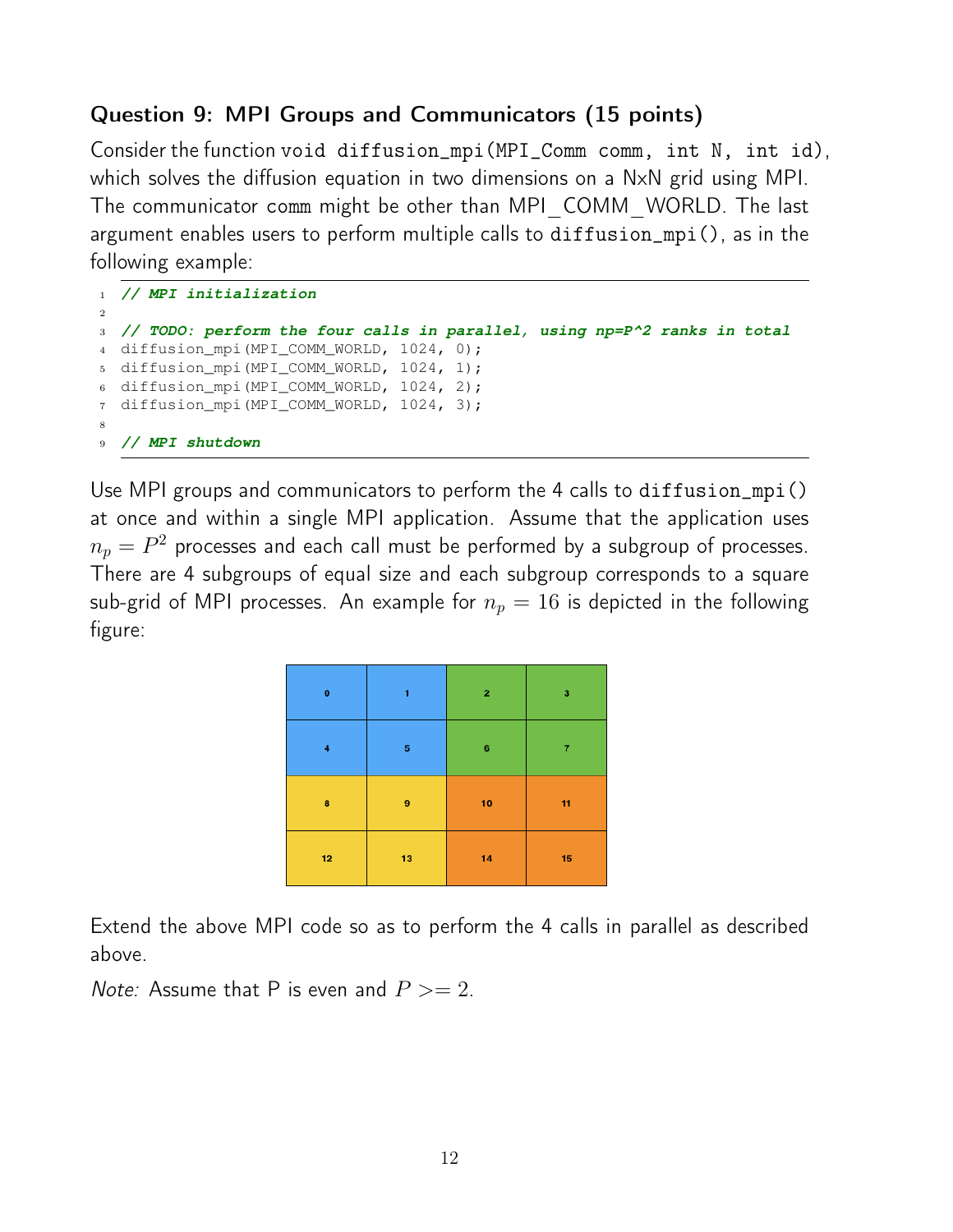# Question 10: Non-blocking MPI Barrier (10 points)

MPI\_Ibarrier() is a non-blocking version of MPI\_Barrier(). By calling MPI\_Ibarrier(), a process notifies that it has reached the barrier. The call returns immediately, independent of whether other processes have called MPI Ibarrier().

An example of using MPI Ibarrier() is given in the following code:

```
1 MPI_Ibarrier(comm, &request);
2 work(); /∗ computation, other MPI communications ∗/
3 MPI_Wait(&request, &status);
```
Use OpenMP to implement an equivalent version of the above code for cases where only the blocking version of MPI\_Barrier() is provided by the MPI library. State any other requirements that must be satisfied by your code.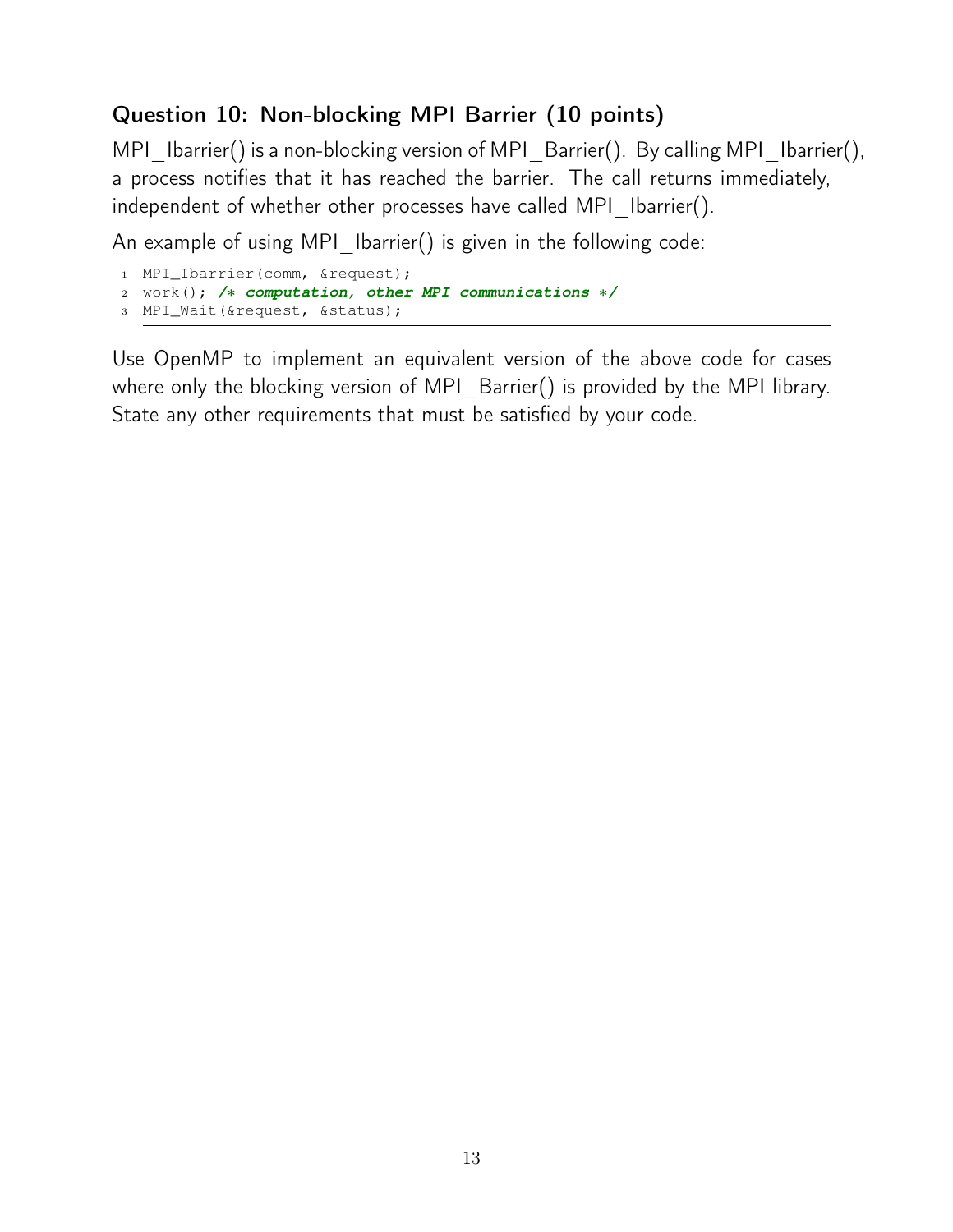### Question 11: Hybrid Quadratic Form (20 points)

The following serial code computes the quadratic form

$$
Q = \vec{v}^T \cdot A \cdot \vec{w} = \sum_{ij} v_i A_{ij} w_j \tag{9}
$$

```
1 #include <stdio.h>
\circ3
4 int main(int argc, char∗∗ argv)
5 {
6 int n = 1024;
7
8
9 double A[n][n];
10 double v[n], w[n];
11
12
13 // init A_ij = (i + 2.∗j) / n^2
14 for (int i=0; i<n; ++i)
15 for (int j=0; j<n; ++j)
16 A[i][j] = (i + 2.*j) / n / n;17
18
19 // init v_i = 1. + 2. / (i+.5)
20 for (int i=0; i<n; ++i)
21 V[i] = 1 + 2, (i + 0.5);
22
23
24 // init w_i = 1. − i / 3. / n
25 for (int i=0; i<n; ++i)
26 w[i] = 1 - i / 3. / n;27
28
29 double result = 0.;
30 for (int i=0; i<n; ++i)
31 for (int j=0; j<n; ++j)
32 result += v[i] ∗ A[i][j] ∗ w[j];
33
34
35 printf("result: %f\n", result);
36
37
38 return 0;
39 }
```
Parallelize the above code for multicore clusters using the hybrid  $MPI + OpenMP$ programming model. Using a block-row distribution every process must initialize only the needed portion of the objects  $v, w, A$ . Assume that size  $n$  is a multiple of the number of processes.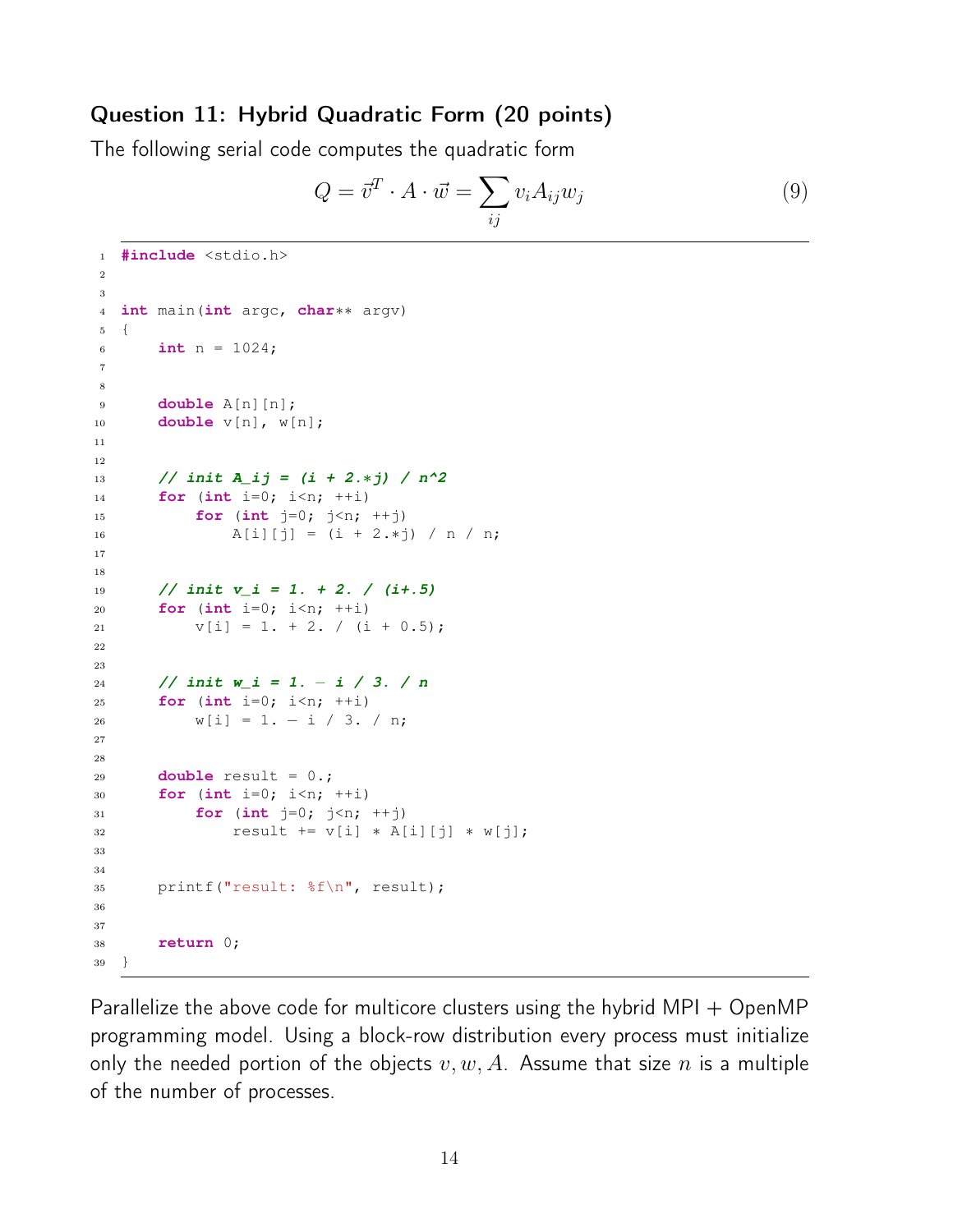#### Question 12: GEMV on GPUs (25 points)

The code below computes a matrix-vector product (GEMV) using an  $N \times N$ matrix

$$
\vec{a} = M\vec{b}, \quad \text{where} \quad a_i = \sum_{j=0}^{N-1} M_{i,j} b_j. \tag{10}
$$

```
2 #include <vector>
3
4 #define VECSIZE 512
5
6 void random_init(std::vector<float> & v, std::vector<float> & m)
7 {
8 // Some random initialization − this could be anything
9 for(std::size t i = 0; i < v.size(); ++i)
10 V[i] = i;11 for(std::size_t i = 0; i < m.size(); ++i)
12 m[i] = i;13 }
14
15 void gemv_cpu(float ∗ a, float ∗ m, float ∗ b, unsigned int n)
16 \quad \{17 for(unsigned int i = 0; i < n; ++i)
18 for(unsigned int j = 0; j < n; ++j)
19 a [i] += m[n*j+i] * b[j];
20 }
21
22 int main()
23 {
24 unsigned int const n = VECSIZE;
25 std::vector<float> a(n);
26 std::vector<float> b(n);
27 std::vector<float> matrix(n∗n);
28
29 random_init(b, matrix);
30
31 //
32 // TODO replace gemv_cpu.
33 // The code should perform the matrix−vector multiplication
34 // on the GPU and store the result in the CPU vector 'a'.
35 //
36 gemv_cpu(&a[0], &matrix[0], &b[0], n);
37
38 return 0;
39 }
```
a) Modify the code such that the matrix-vector product is computed on the GPU. The final result should be available on the CPU.